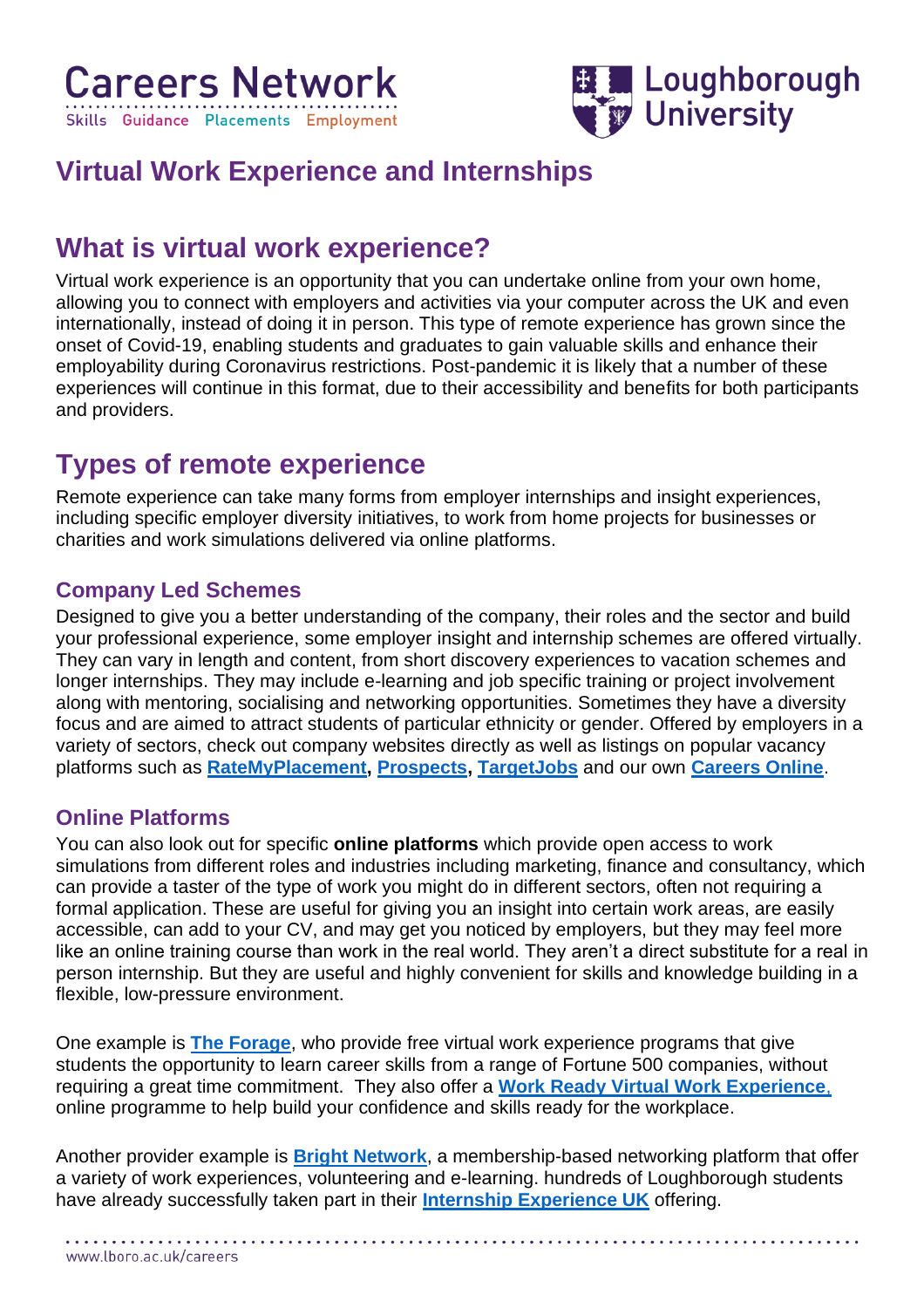You can find more online internships on **[RateMyPlacement](https://www.ratemyplacement.co.uk/)** website by applying the 'virtual' filter in the job length category. But be aware, opportunities from some providers have a fee attached, so make sure you fully understand the terms of the offering; and decide what's best for you.

Additionally, the **[Avado academy](https://www.avadolearning.com/about-us/)** offers a fully-funded '**[Fast Futures Business Skills](https://www.avadolearning.com/fastfutures/)**' programme. This is a 12-week skills and mentoring programme, where you gain experience via real business projects and is available to students aged 18 to 24 from diverse backgrounds.

#### **Work from Home Projects**

Another option is to undertake a specific piece of remote work either for a business, charity or social enterprise, in the form of a **work from home project.** A good place to look for projects you can do on a voluntary basis is on **[Do It](https://do-it.org/opportunities/search)**, the well-known volunteering website. Here you can select a 'Do It from home' filter to choose from a wide variety of activities that you can perform at home on voluntary basis to support various organisations in their work, whilst building transferable skills.

You can also apply to undertake real work projects for a business, for example via the **[ProjectSet](https://projectset.com/about)** website, which helps students to find employability opportunities with organisations through hackathons and internships. Similarly, **[Workfinder](https://www.workfinder.com/)** invite you to apply for real-world work projects in exciting start-ups and scale-ups; the opportunities may be paid or unpaid. The remote internships filter on **[GoinGlobal](https://internal.lboro.ac.uk/info/careers/students-and-graduates/careers-toolkit/online-tools/)**'s international jobs board is worth a look too.

### **Further Ideas for Online Skills and Employability Development**

There are a number of online learning platforms where you can access free learning and development opportunities to increase your skills and employability, for example **[LinkedIn](https://www.lboro.ac.uk/students/welcome/preparing-for-study/linkedin-learning/)  [Learning](https://www.lboro.ac.uk/students/welcome/preparing-for-study/linkedin-learning/)**; an online learning platform that can help you acquire software, technology, business and creative skills to achieve learning, personal and professional goals as well as helping to build your skills set whilst at University. In addition, The Open University offers **[Open Learn](https://www.open.edu/openlearn/)**, where you can access over 900 short courses, in wide variety of subject areas, ranging in length from 1 to 100 hours of study, and you can check out **[FutureLearn](https://www.futurelearn.com/)**, as well as **[Coursera](https://www.coursera.org/collections/popular-free-courses)** to find MOOCs run by big name employers on different business topics.

See this **[TargetJobs article](https://targetjobs.co.uk/careers-advice/career-planning/1052656-how-to-advance-your-career-with-online-courses)** for further information, advice and links to course providers.

#### **Articles on virtual work experience and e-learning**

For more information and advice about virtual work experience to help you understand what's out there, check out these articles from RateMyPlacement, TargetJobs, and Prospects:

<https://www.ratemyplacement.co.uk/virtual-internships>

[https://www.prospects.ac.uk/jobs-and-work-experience/work-experience-and](https://www.prospects.ac.uk/jobs-and-work-experience/work-experience-and-internships/virtual-work-experience)[internships/virtual-work-experience](https://www.prospects.ac.uk/jobs-and-work-experience/work-experience-and-internships/virtual-work-experience)

<https://targetjobs.co.uk/internships/advice/1046376-a-students-guide-to-virtual-internships>

[https://targetjobs.co.uk/careers-advice/career-planning/1052656-how-to-advance-your](https://targetjobs.co.uk/careers-advice/career-planning/1052656-how-to-advance-your-career-with-online-courses)[career-with-online-courses](https://targetjobs.co.uk/careers-advice/career-planning/1052656-how-to-advance-your-career-with-online-courses)